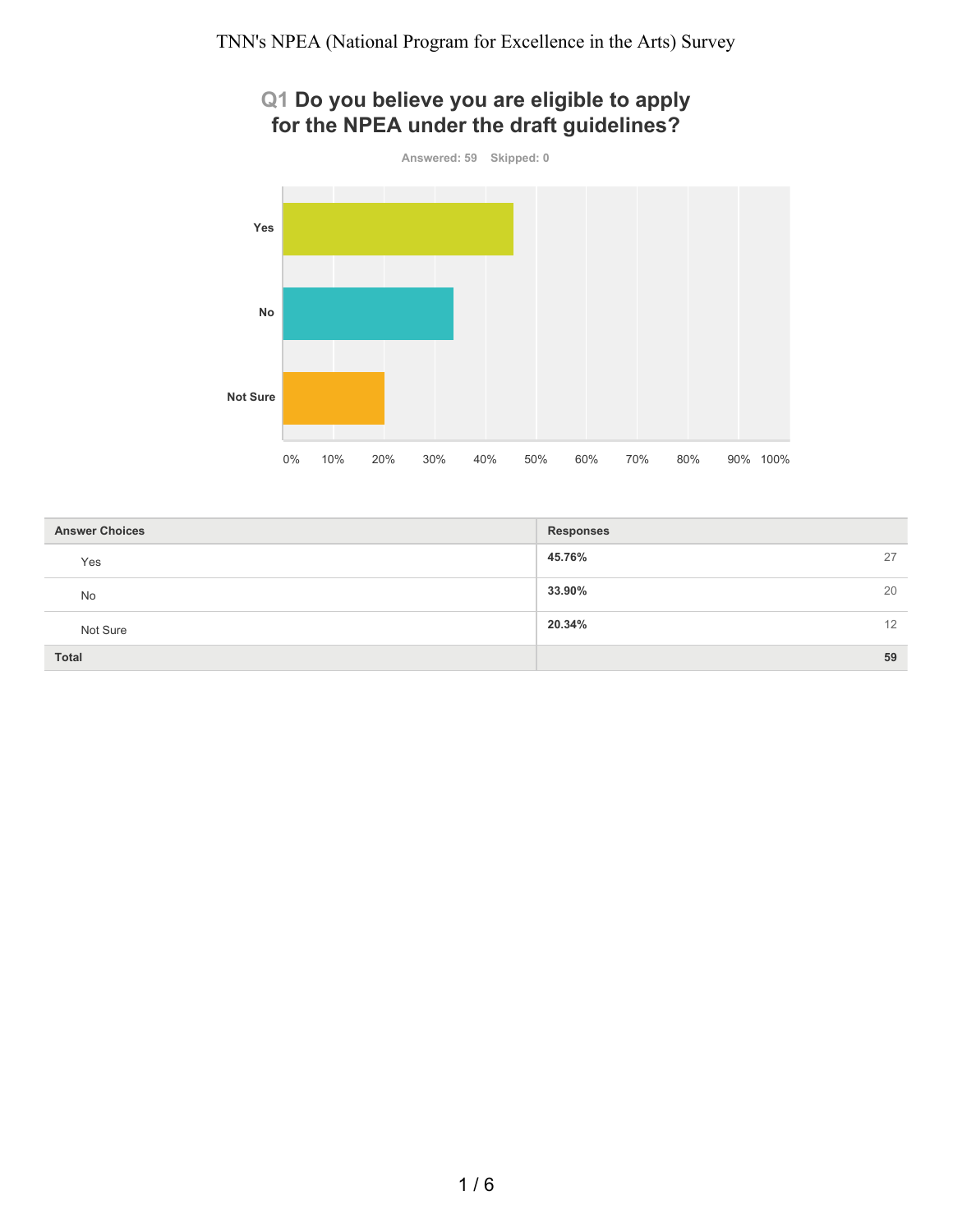# **Q2 Would you consider applying to the NPEA under the current guidelines?**



| <b>Answer Choices</b> | <b>Responses</b> |    |
|-----------------------|------------------|----|
| Yes                   | 63.79%           | 37 |
| No                    | 36.21%           | 21 |
| Total                 |                  | 58 |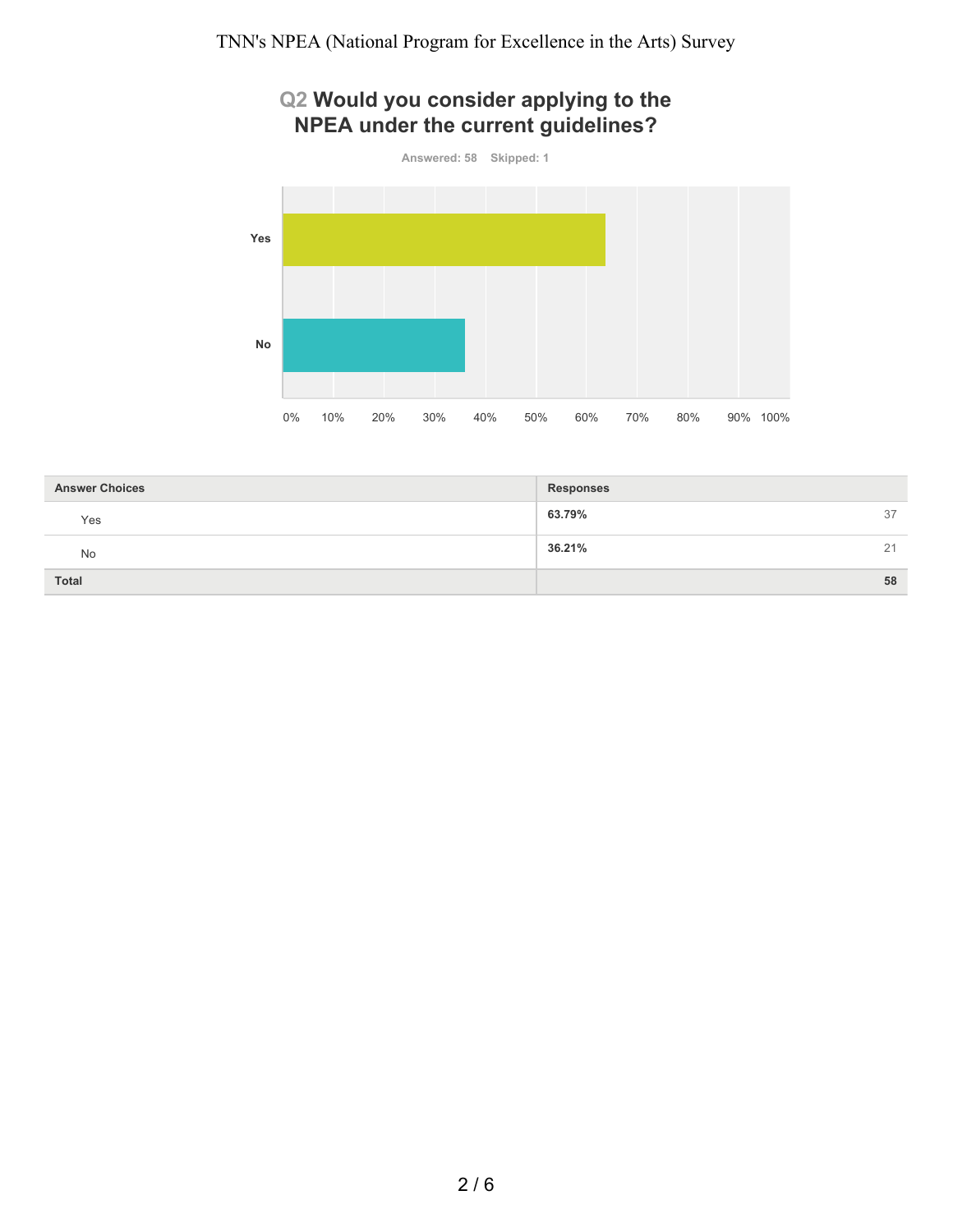## **Q3 If you answered Yes at Q2, please indicate what you might be applying for (you may tick several boxes):**

**Answered: 37 Skipped: 22**

| <b>Answer Choices</b>                             | <b>Responses</b>         |  |  |  |
|---------------------------------------------------|--------------------------|--|--|--|
|                                                   | 21.62%<br>8              |  |  |  |
| endowment program or project (1)                  |                          |  |  |  |
| capital works/infrastructure (2)                  | 6<br>16.22%              |  |  |  |
| international tour (3)                            | 15<br>40.54%             |  |  |  |
| bringing international artists into Australia (4) | 18.92%<br>$\overline{7}$ |  |  |  |
| creative development of new work (5)              | 22<br>59.46%             |  |  |  |
| presentation of new work (6)                      | 22<br>59.46%             |  |  |  |
| professional development program (7)              | 22<br>59.46%             |  |  |  |
| regional tour (8)                                 | 13<br>35.14%             |  |  |  |
| new work originating in a regional area (9)       | 10<br>27.03%             |  |  |  |
| Other (please specify) (10)                       | 2<br>5.41%               |  |  |  |
| <b>Total Respondents: 37</b>                      |                          |  |  |  |
|                                                   |                          |  |  |  |
| <b>Basic Statistics</b>                           |                          |  |  |  |
|                                                   |                          |  |  |  |

| <br>1.00 | 1 U.U | $\sim$ 0 $\prime$<br>ว.UL<br>. | Mean<br>$\overline{\phantom{a}}$<br>$\overline{a}$<br>$\sim$<br>U.U | וחו<br>$\sim$<br>2.20 |
|----------|-------|--------------------------------|---------------------------------------------------------------------|-----------------------|
|          |       |                                |                                                                     |                       |

| # | Other (please specify)                                                                            | <b>Date</b>       |
|---|---------------------------------------------------------------------------------------------------|-------------------|
|   | whatever was necessary                                                                            | 7/24/2015 7:19 PM |
|   | Note: applying under sufferance, without enthusiasm, and without any great expectation of success | 7/24/2015 4:30 PM |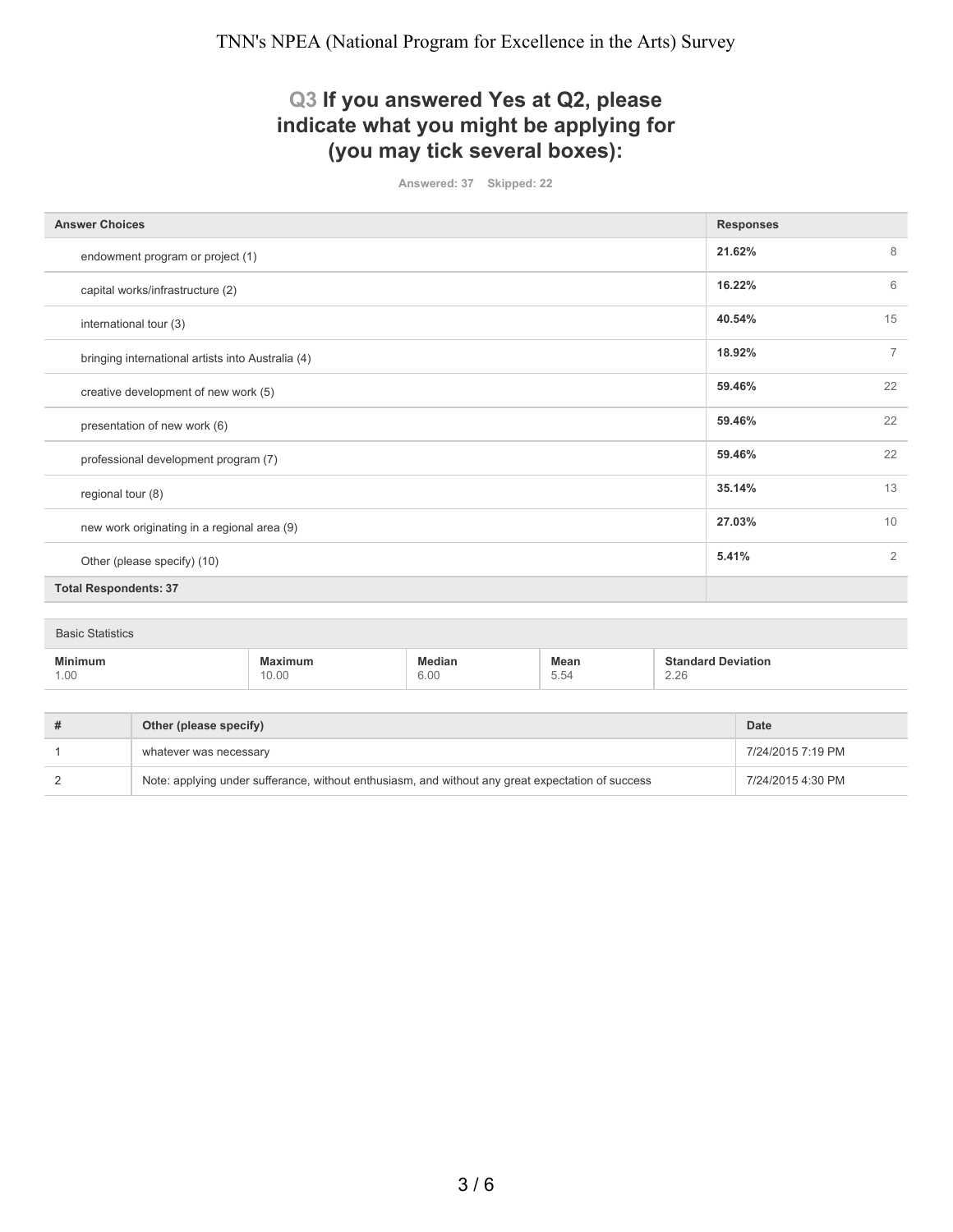## **Q4 To what extent do you agree with the following comments as they relate to the NPEA?**

**Answered: 48 Skipped: 11**

|                                                                                                                                                            | <b>Strongly</b><br>Agree | Agree                   | <b>Neutral</b>            | <b>Disagree</b>         | <b>Strongly</b><br><b>Disagree</b> | The quidelines<br>require<br>additional<br>clarification or<br>definition for<br>me to respond | <b>Total</b><br><b>Respondents</b> |
|------------------------------------------------------------------------------------------------------------------------------------------------------------|--------------------------|-------------------------|---------------------------|-------------------------|------------------------------------|------------------------------------------------------------------------------------------------|------------------------------------|
| Funding international and national opportunities for<br>Australian artists is more important than funding<br>importing international product to Australia. | 75.00%<br>36             | 12.50%<br>6             | 4.17%<br>2                | 2.08%<br>1              | 4.17%<br>2                         | 4.17%<br>2                                                                                     | 48                                 |
| This program will make it easier for arts organisations<br>to increase private sector income.                                                              | 2.08%<br>$\mathbf{1}$    | 2.08%<br>1              | 20.83%<br>10 <sup>°</sup> | 29.17%<br>14            | 37.50%<br>18                       | 12.50%<br>6                                                                                    | 48                                 |
| The objectives of the fund are clear.                                                                                                                      | 4.55%<br>$\overline{2}$  | 11.36%<br>5             | 13.64%<br>6               | 25.00%<br>11            | 38.64%<br>17                       | 11.36%<br>5                                                                                    | 44                                 |
| Individual artists (with an ABN or who are auspiced)<br>should not be exempt from the fund.                                                                | 72.34%<br>34             | 12.77%<br>6             | 6.38%<br>3                | 2.13%<br>1              | 6.38%<br>3                         | 0.00%<br>$\Omega$                                                                              | 47                                 |
| The funding pool should be broken up into a set<br>allocation for each funding round.                                                                      | 35.42%<br>17             | 31.25%<br>15            | 22.92%<br>11              | 0.00%<br>$\Omega$       | 2.08%<br>1                         | 10.42%<br>5                                                                                    | 48                                 |
| Including collecting organisations and festivals will<br>result in significantly lower success rates for other<br>potential applicants.                    | 56.25%<br>27             | 29.17%<br>14            | 8.33%<br>4                | 6.25%<br>3              | $0.00\%$<br>$\Omega$               | 4.17%<br>2                                                                                     | 48                                 |
| 'Priority areas' and 'regions' require clearer definition.                                                                                                 | 60.42%<br>29             | 29.17%<br>14            | 6.25%<br>3                | 4.17%<br>$\overline{2}$ | 0.00%<br>0                         | 4.17%<br>$\overline{2}$                                                                        | 48                                 |
| Operational funding should be included.                                                                                                                    | 45.83%<br>22             | 31.25%<br>15            | 14.58%<br>7               | 6.25%<br>3              | $0.00\%$<br>$\Omega$               | 4.17%<br>$\overline{2}$                                                                        | 48                                 |
| All approved funding should be made public.                                                                                                                | 89.36%<br>42             | 8.51%<br>$\overline{4}$ | $0.00\%$<br>$\Omega$      | 0.00%<br>$\Omega$       | $0.00\%$<br>$\Omega$               | 4.26%<br>$\overline{2}$                                                                        | 47                                 |
| Assessment should be carried out by independent<br>peer assessors.                                                                                         | 77.08%<br>37             | 14.58%<br>7             | 6.25%<br>3                | 0.00%<br>$\Omega$       | $0.00\%$<br>$\Omega$               | 2.08%<br>1                                                                                     | 48                                 |
| Quick response funding is a positive initiative.                                                                                                           | 47.92%<br>23             | 37.50%<br>18            | 6.25%<br>3                | 4.17%<br>$\overline{2}$ | $0.00\%$<br>$\overline{0}$         | 6.25%<br>3                                                                                     | 48                                 |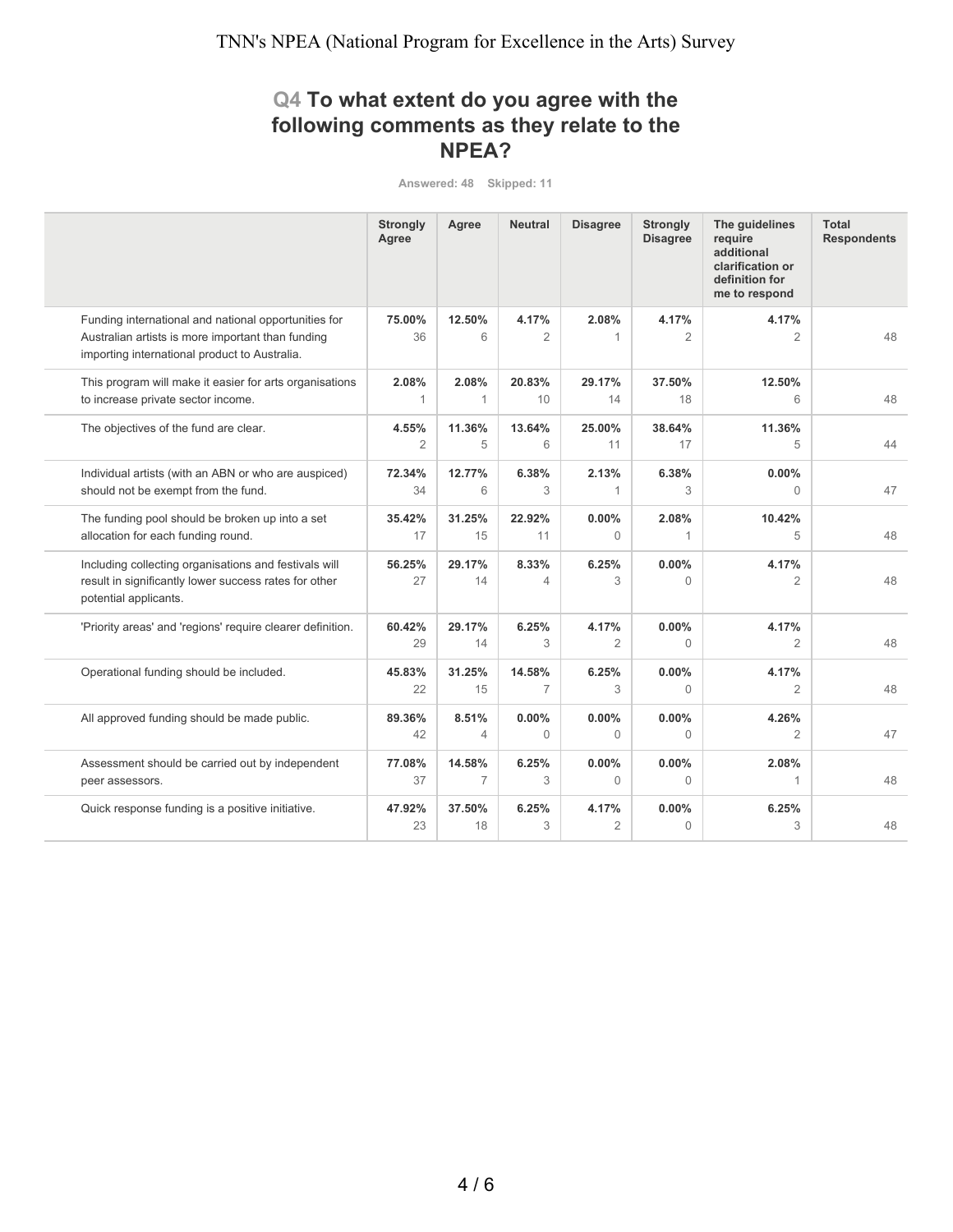# **Q5 Do you have any other comments, questions, or concerns?**

**Answered: 17 Skipped: 42**

| #              | <b>Responses</b>                                                                                                                                                                                                                                                                                                                                                                                                                                                                                                                                                                                                                                                                                                                                                                                                                                                                                                                                                                                                                    | Date               |
|----------------|-------------------------------------------------------------------------------------------------------------------------------------------------------------------------------------------------------------------------------------------------------------------------------------------------------------------------------------------------------------------------------------------------------------------------------------------------------------------------------------------------------------------------------------------------------------------------------------------------------------------------------------------------------------------------------------------------------------------------------------------------------------------------------------------------------------------------------------------------------------------------------------------------------------------------------------------------------------------------------------------------------------------------------------|--------------------|
| 1              | The exclusion of independent artists from the NPEA will have a catastrophic effect on the Australian arts sector.<br>This is money that was previously available to this critical part of the sector. Blocking access will result in a 28%<br>cut to funding to this part of the field and impossibly low success rates at the Australia Council. It will create<br>lasting damage and force individual practitioners to leave Australia to pursue careers overseas.                                                                                                                                                                                                                                                                                                                                                                                                                                                                                                                                                                | 7/29/2015 12:22 PM |
| 2              | I would prefer the money to remain with the Australia Council and not to create this wasteful duplication with<br>questionable accountability and transparency.                                                                                                                                                                                                                                                                                                                                                                                                                                                                                                                                                                                                                                                                                                                                                                                                                                                                     | 7/27/2015 7:21 PM  |
| 3              | no                                                                                                                                                                                                                                                                                                                                                                                                                                                                                                                                                                                                                                                                                                                                                                                                                                                                                                                                                                                                                                  | 7/27/2015 5:35 PM  |
| 4              | Quick response funding for tours or specific events where the invitation will expire int he normal funding cycle is<br>important.                                                                                                                                                                                                                                                                                                                                                                                                                                                                                                                                                                                                                                                                                                                                                                                                                                                                                                   | 7/25/2015 4:23 PM  |
| 5              | The way in which assessment criteria are stated is broad and ambiguous, allowing for poor transparency and<br>accountability.                                                                                                                                                                                                                                                                                                                                                                                                                                                                                                                                                                                                                                                                                                                                                                                                                                                                                                       | 7/25/2015 1:50 PM  |
| 6              | As an emerging artist in a regional town, NSW, to see artstart disappear is heart breaking. Even if I was not<br>successful in the process, distilling my career in the application process was a valuable activity. Emerging artists<br>in regional and rural settings have to leave their home and all their support networks to find mentoring,<br>professional opportunity and a start! It's not good enough. I want to stay in my community and be able to access<br>the same networking and collaborative opportunities. Technology is making the process possible, but with no<br>infrastructure to invest in that career configuration and no investment in building my presence I have found it<br>impossible to navigate myself in the industry. Funding to distill my intention, invest in the hardware I need and<br>access peers and mentors will change that and my creative works will be more mature and guided, so that I can<br>pay it forward to the next emerging regional artist. Brandis has taken that away. | 7/25/2015 11:10 AM |
| $\overline{7}$ | Operational costs are important to be included. Trends in private sector giving shows donations/ foundations are<br>tied to projects.                                                                                                                                                                                                                                                                                                                                                                                                                                                                                                                                                                                                                                                                                                                                                                                                                                                                                               | 7/24/2015 8:47 PM  |
| 8              | How will the peers be selected? Some of the suggestions I have read about are not artists nor could they be<br>expected to operate without political bias. If there is political interference, arts funding will not be dissimilar to<br>what goes on in a totalitarian state.                                                                                                                                                                                                                                                                                                                                                                                                                                                                                                                                                                                                                                                                                                                                                      | 7/24/2015 7:16 PM  |
| 9              | Please define excellence through quantifiable criteria!!!!!! Open, transparent, not pork barrelling exercise                                                                                                                                                                                                                                                                                                                                                                                                                                                                                                                                                                                                                                                                                                                                                                                                                                                                                                                        | 7/24/2015 5:46 PM  |
| 10             | If individuals cannot be funded, large-scale projects (1000 and up audience) grown from and made for the region,<br>are very unlikely to happen. My region does not have a big enough organization to whom I may be connected or<br>be invited into, to create my usual large-scale visual site and/or community specific work. The result of the NPEA<br>is more likely to be that existing city based companies export their city developed works of "excellence" to the<br>regions.                                                                                                                                                                                                                                                                                                                                                                                                                                                                                                                                              | 7/24/2015 5:17 PM  |
| 11             | Greatest concern is: who are the ministerial assessors? What performing arts creation, presentation & production<br>experience do they have??                                                                                                                                                                                                                                                                                                                                                                                                                                                                                                                                                                                                                                                                                                                                                                                                                                                                                       | 7/24/2015 5:00 PM  |
| 12             | Down with the NPEA! Return the funding to the Australia Council.                                                                                                                                                                                                                                                                                                                                                                                                                                                                                                                                                                                                                                                                                                                                                                                                                                                                                                                                                                    | 7/24/2015 4:55 PM  |
| 13             | Funds should be returned to the body competent to fairly assess them, namely the Australia Council for the Arts                                                                                                                                                                                                                                                                                                                                                                                                                                                                                                                                                                                                                                                                                                                                                                                                                                                                                                                     | 7/24/2015 4:47 PM  |
| 14             | A public presentation to artists would be useful.                                                                                                                                                                                                                                                                                                                                                                                                                                                                                                                                                                                                                                                                                                                                                                                                                                                                                                                                                                                   | 7/24/2015 4:46 PM  |
| 15             | Ideally, the establishment of the NPEA should not proceed, and the funds returned to the Australia Council. The<br>sector should advocate strongly for this outcome, but in the event that does not occur, argue for improvements to<br>the NPEA along the above lines.                                                                                                                                                                                                                                                                                                                                                                                                                                                                                                                                                                                                                                                                                                                                                             | 7/24/2015 4:34 PM  |
| 16             | I would hope that the more funding agents there are, and the more diversity of means by which funding decsions<br>are made, the greater diversity of art projects wil get funded. I don't have an issue with the money being split in<br>two - I think it should be split even further. Give all sorts of bodies the ability to fund whatver they think is good<br>work, and hope that everyone picks something different and each pioneers new delivery methods.                                                                                                                                                                                                                                                                                                                                                                                                                                                                                                                                                                   | 7/24/2015 4:18 PM  |